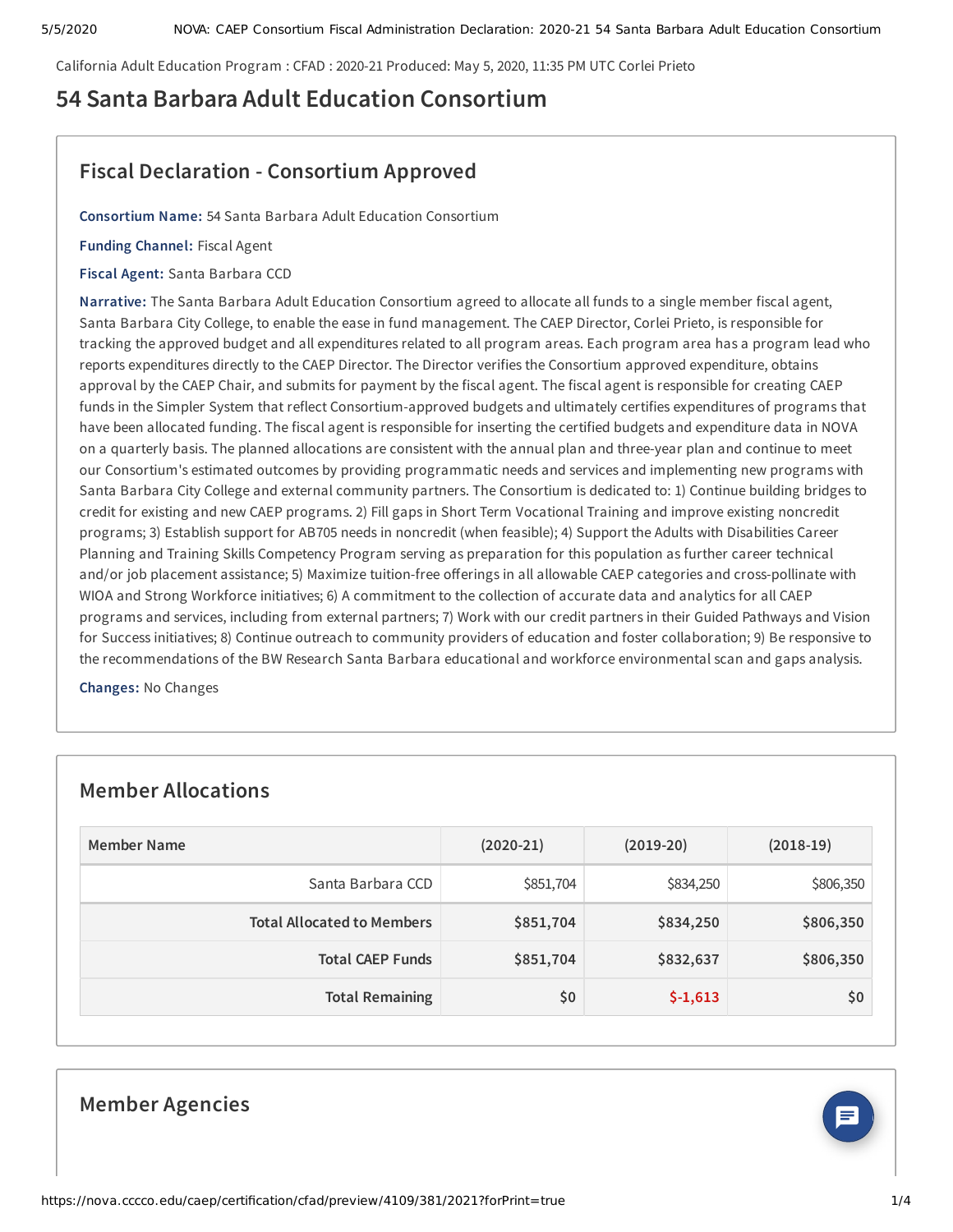| Member Agency                                | Member Type                      | Contact             | Phone            |
|----------------------------------------------|----------------------------------|---------------------|------------------|
| Santa Barbara CCD                            | <b>District</b>                  | Melissa Moreno Dr.  | $(805)$ 965-0581 |
| Carpinteria Unified                          | Unified School District          | Gerardo Cornejo     | $(805)$ 684-4107 |
| Santa Barbara Co. Office of<br>Education     | County Office of Education (COE) | Sharon Brown        | $(805)$ 937-8427 |
| Santa Barbara County<br>Workforce Dev. Board | Other                            | Raymond L. McDonald | $(805)$ 681-4431 |

## **Certification & Assurances**

By clicking "Approve" on the approval cards below, you are certifying the CFAD as well as confirming that you and ALL consortium members agree to the Assurances listed below.

#### **Assurances**

 $\bullet$ 

### **Membership & Decision-Making**

- I certify that any community college district, school district, or county office of education, or any joint powers authority consisting of community college districts, school districts, county offices of education, or a combination of these, located within the boundaries of the adult education region shall be permitted to join the consortium as a member (EC 84905 (a) (b). (See Membership Box above).
- I certify that only members as described above (and in EC 84905) are allowed to join my consortium as members and participate in decision making and approvals whether in a public meeting, or via the NOVA planning, budgeting & expense reporting system.
- I certify that as a condition of joining a consortium, as a member, I shall commit to reporting any funds (as described in EC 84916) available to that member for the purposes of education and workforce services for adults and the uses of those funds through the annual Program Area exercise in NOVA for reporting leveraged funds, and instructional hours.
- I certify that as a member of the consortium my district shall be represented only by an official designated by the governing board of the member (EC 84905 (c)).
- I certify that as a member of the consortium, I shall participate in any decision made by the consortium (EC 84905 (d)(1) (A)).
- I certify that all decision made by the consortium and its members is final (EC 84905 (d)(1)(F)).
- I certify that I will adhere to the consortium rules and procedures and, as agreed upon by the consortium members, to any additional by-laws, charters, etc.

## **Public Meetings**

- I certify that a proposed decision is considered at an open, properly noticed public meeting of the consortium at which members of the public may comment (EC 84905  $(d)(1)(B)$ ).
- I certify that the consortium has provided the public with adequate notice of a proposed decision and considered any comments submitted by members of the public, and any comments submitted by members of the public have been distributed publicly (EC 84905  $(d)(1)(C)$ ).
- I certify that the consortium has requested comments regarding a proposed decision from other entities located in adult education region that provide education and workforce services for adults (EC 84905 (d)(1)(D)(i)).

 $\boldsymbol{\Xi}$  )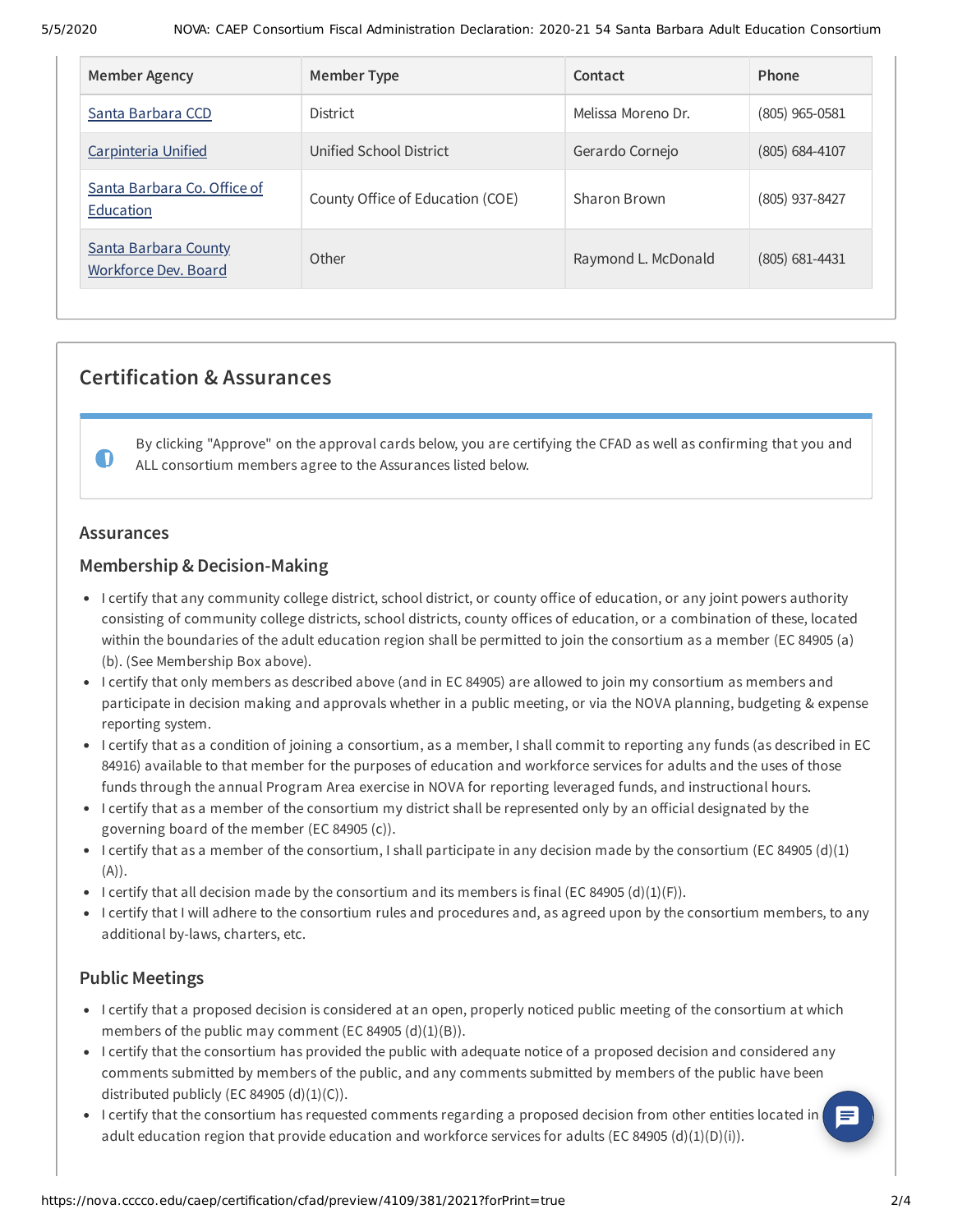#### 5/5/2020 NOVA: CAEP Consortium Fiscal Administration Declaration: 2020-21 54 Santa Barbara Adult Education Consortium

- I certify that the consortium has requested comments regarding a proposed decision from other entities located in the adult education region that provide education and workforce services for adults (EC 84905 (d)(1)(D)(i)).
- I certify that the consortium has considered input provided by pupils, teachers employed by local educational agencies, community college faculty, principals, administrators, classified staff, and the local bargaining units of the school districts and community college districts before it makes a decision (EC 84905  $(d)(1)(E)$ ).
- I certify that in addition to the meeting requirements listed in EC 84905, and as agreed upon by the consortium members, that I will follow the public meeting requirements listed in the Ralph M. Brown Act as the Brown Act applies to the governing body of any "local body created by state or federal statute." (Ed. Code, section 54952.)

## **Reporting Requirements**

- I certify that I will participate in completing and updating any consortium long range and/or short range planning efforts and/or budget work plans (EC 84906, 84914(a)).
- I certify that all CAEP expenses have been expended in the CAEP seven program areas, and services provided are consistent with the 3-year plan, the annual plan, and my district's work plan & budget as submitted in NOVA (EC 84913 (1-7), 84906, 8914(a)).
- I certify that my expenditures of CAEP funds match the objectives/activities included in the annual plan and the member work plan (EC 84906, 84914(a)).
- I certify that my expenditures of CAEP funds adhere to the allowable uses of funds as identified in the CAEP Fiscal Management Guide.
- I certify that I will report student level enrollment data and outcomes as prescribed by the State CAEP Office (EC 84920).
- I certify that I will share financial expenditure and progress reports with the members of my regional consortium.
- I certify that I understand that as a member if I do not meet any of these items I have certified, I will be deemed an ineffective member which may result in a loss or reduction of CAEP funding (EC 84914(b)).
- I certify that all CAEP expenses have been expended only for the education of persons 18 years of age or older (EC 84901(a)).

## **Carpinteria Unified - Member Representative**

**Gerardo Cornejo** [gcornejo@cusd.net](mailto:gcornejo@cusd.net) (805) 684-4107

## Approved by Gerardo Cornejo

## **05/04/2020 10:37 AM PDT**

## **Santa Barbara CCD - Member Representative**

**Melissa Moreno** Interim Vice President [melissa.moreno@sbcc.edu](mailto:melissa.moreno@sbcc.edu) (805) 965-0581

**Tonya Yescas** Account Technician III [yescas@sbcc.edu](mailto:yescas@sbcc.edu) (805) 730-4357

Approved by Melissa Moreno Dr.

 $\Xi$  )